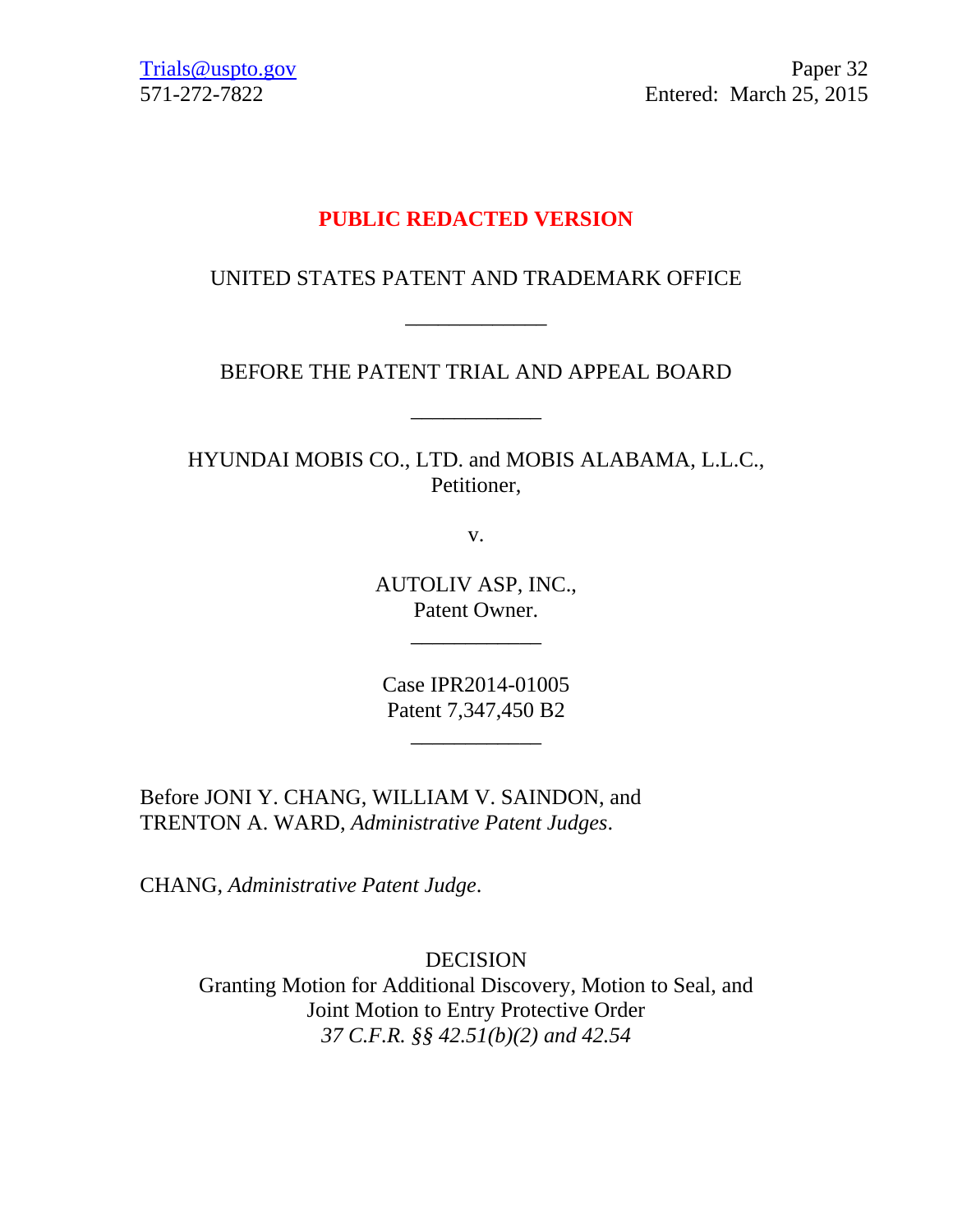### INTRODUCTION

Patent Owner Autoliv ASP, Inc. ("Autoliv") filed a Motion for Additional Discovery (Paper 23, "Mot.") and Petitioner Hyundai Mobis Co., Ltd. and Mobis Alabama, LLC (collectively "Mobis") filed an Opposition (Paper 29, "Opp."). Autoliv seeks additional discovery pertaining to its assertions of secondary consideration of nonobviousness. Mot. 1. In particular, Autoliv requests the following discovery from Mobis, to support the contention of copying presented in its Patent Owner Response:



*Id.*; Ex. 2015; Paper 27, n.4 ("PO Resp.").

Autoliv also filed a Motion to Seal the Motion for Additional Discovery and supporting evidence. Paper 25, "Mot. to Seal." The parties filed a Joint Motion to Enter Protective Order, accompanied by the Board's Default Protective Order, requesting the Board to enter the Default Protective Order. Paper 21. The Motion for Additional Discovery, the Opposition to the Motion for Additional Discovery, and related Exhibits were filed by the parties under seal. Papers 23, 29; Exs. 1022–1025, 2016, 2018, 2019, 2020.

For the reasons discussed below, Autoliv's Motion for Additional Discovery, Autoliv's Motion to Seal, and the Joint Motion to Enter Protective Order are *granted.*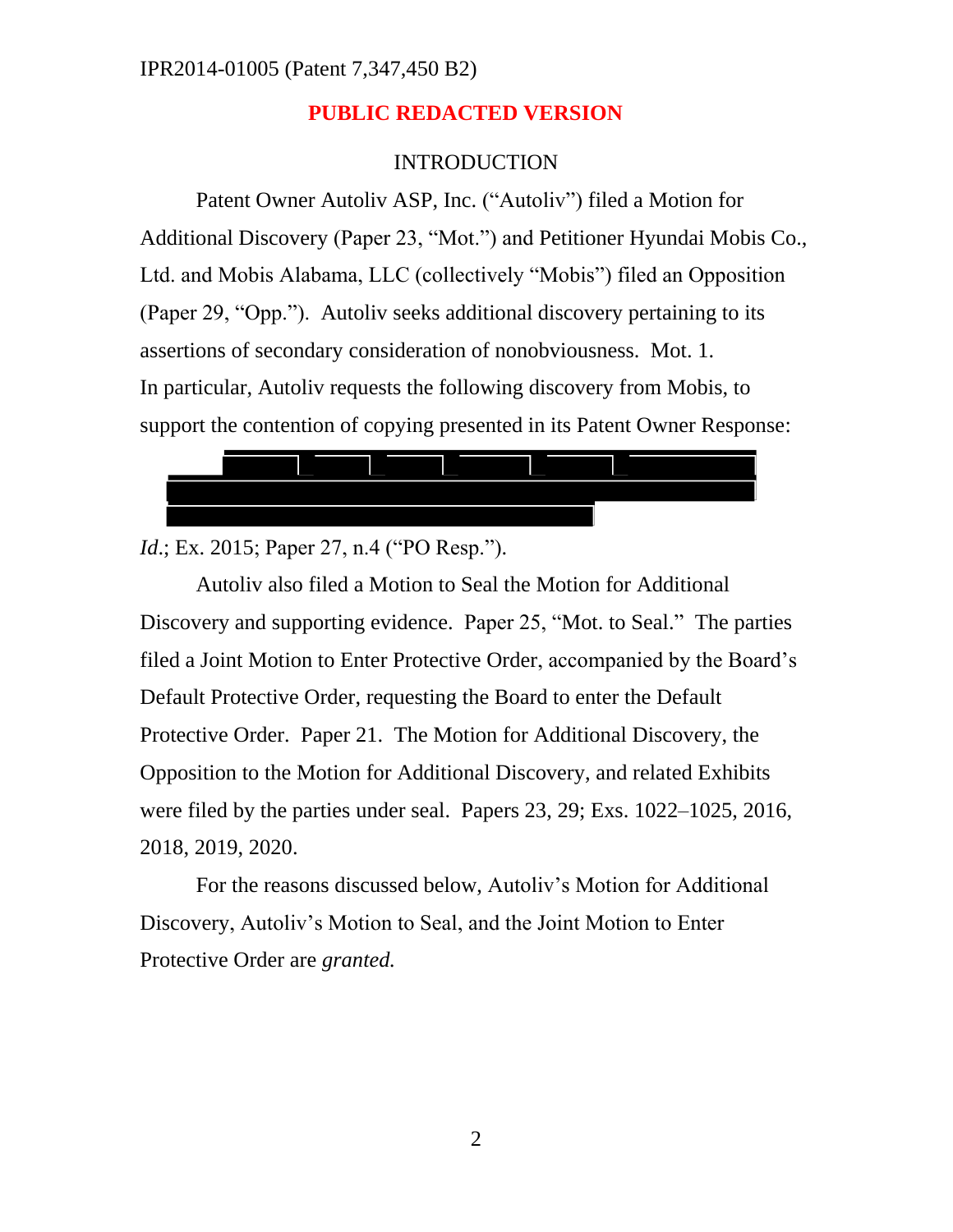#### IPR2014-01005 (Patent 7,347,450 B2)

### **PUBLIC REDACTED VERSION**

#### DISCUSSION

*1. Motion for Additional Discovery*

Principle of Law

Discovery in an *inter partes* review is less than what is normally available in district court patent litigation, as Congress intended *inter partes* review to be a quick and cost effective alternative to litigation. *See* H. Rep. No. 112-98 at 45–48 (2011). The legislative history of the Leahy-Smith America Invents Act ("AIA") makes clear that additional discovery should be confined to "particular limited situations, such as minor discovery that PTO finds to be routinely useful, or to discovery that is justified by the special circumstances of the case." 154 Cong. Rec. S9933-89 (daily ed. Sept. 27, 2008) (statement of Sen. Kyl). In light of this, and given the time deadlines imposed by Congress for an *inter partes* review, the Broad will be conservative in authorizing discovery. *Id*.

In an *inter partes* review proceeding, a party seeking discovery beyond what is permitted expressly by rule must show "that such additional discovery is necessary in the interests of justice."  $37$  C.F.R. § 42.51(b)(2)(i); *see also* 35 U.S.C. § 316(a)(5) ("discovery shall be limited to . . . what is otherwise necessary in the interest of justice"). In the instant proceeding, Autoliv, as the movant, bears the burden to demonstrate that it is entitled to the requested relief. *See* 37 C.F.R. §§ 42.20(c) and 42.51(b)(2). To meet its burden, Autoliv must explain with specificity the discovery requested and why each item requested is necessary in the interest of justice.

We generally consider various factors in determining whether additional discovery in an *inter partes* review is in the interest of justice. The factors include: (1) more than a possibility and mere allegation that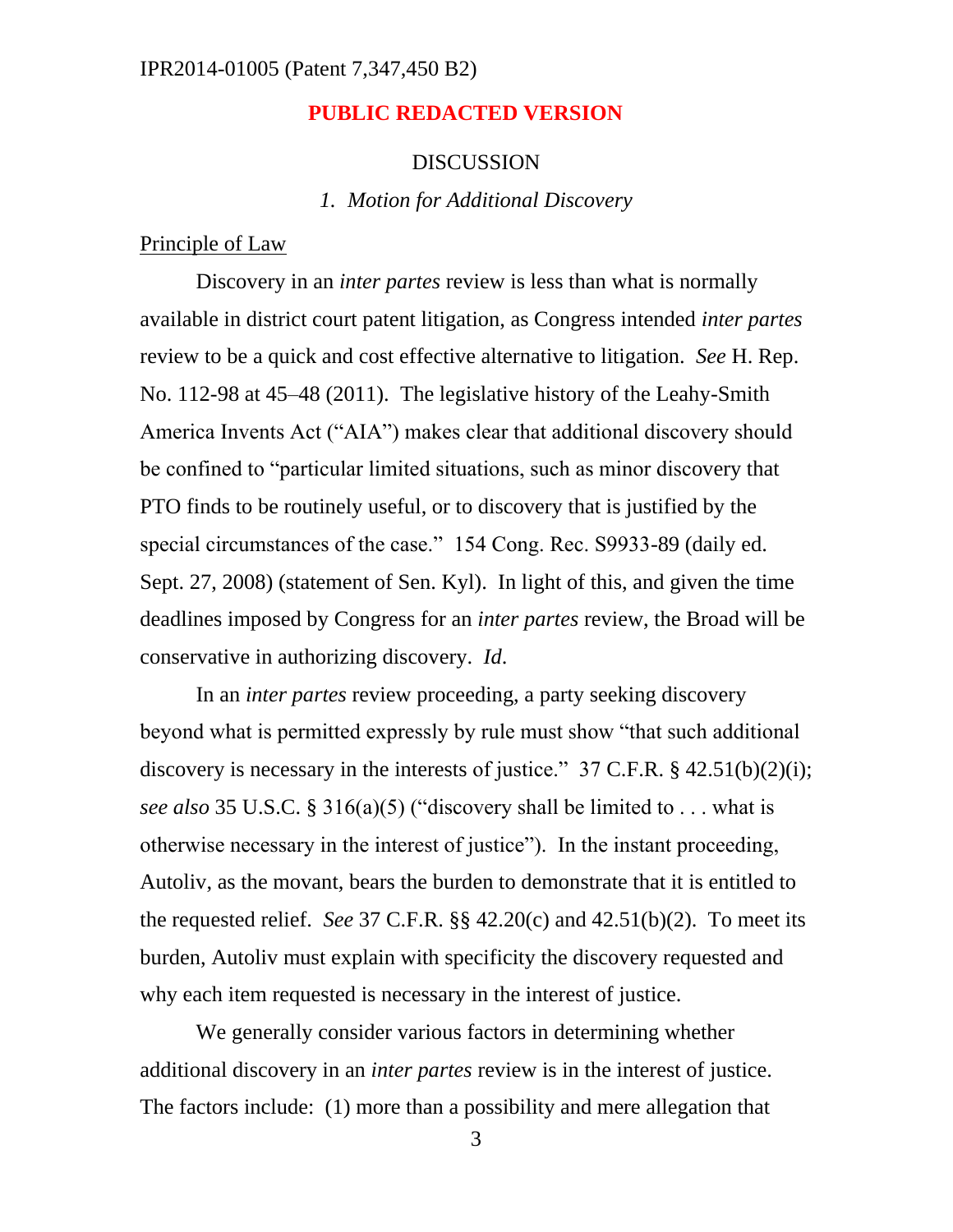something useful will be discovered; (2) requests that do not seek other party's litigation positions and the underlying basis for those positions; (3) ability to generate equivalent information by other means; (4) easily understandable instructions; (5) requests that are not overly burdensome to answer. *Garmin Int'l, Inc. v. Cuozzo Speed Techs. LLC*, Case No. IPR2012- 00001, slip op. at 6–7 (PTAB, Mar. 5, 2013) (Paper 26). We decide each addition discovery request on a case-by-case basis taking into account the particular facts of the proceeding, in light of the totality of the circumstances. *Rules of Practice for Trials Before the Patent Trial and Appeal Board and Judicial Review of Patent Trial and Appeal Board Decisions; Final Rule*, 77 Fed. Reg. 48,612, 48,622, 48,637 (Aug. 14, 2012).

### The Requested Drawing Is Not Protected From Discovery

Autoliv seeks merely a clean copy of Mobis's design drawing in order to submit and use the drawing in the instant proceeding before us. Mot. 1. At the outset, we determine whether the original or clean copy of Mobis's design drawing is protected from discovery in the instant proceeding.



("FED. R. EVID.") generally apply to *inter partes* reviews. *See* 37 C.F.R.  $§$  42.62(a).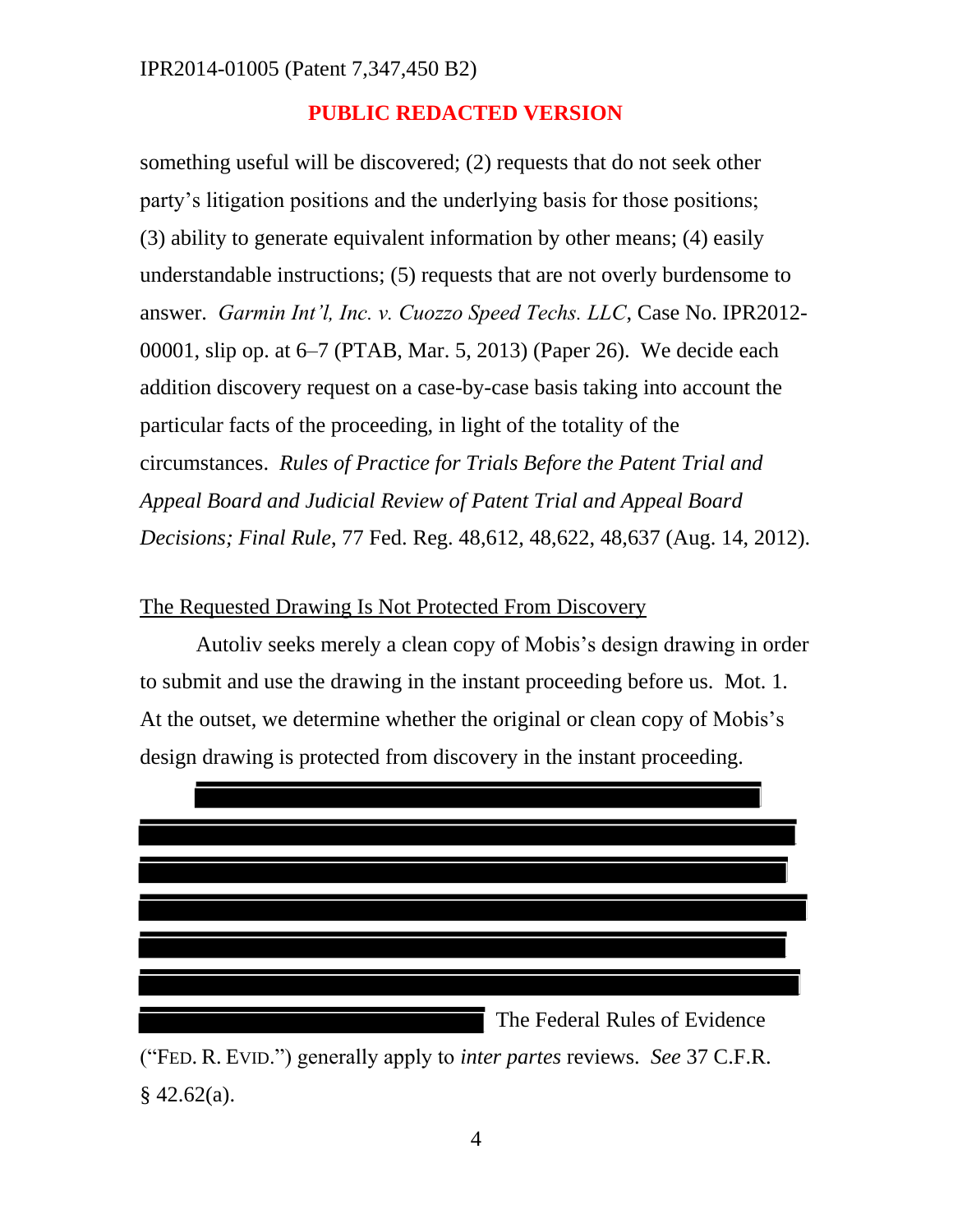Autoliv argues that Mobis's drawing is not protected from discovery by FED. R. EVID.  $408.1$  Mot. 7–8.

the

Advisory Committee Notes to FED. R. EVID. 408 clearly explain:

evidence, such as documents, is not rendered inadmissible merely because it is presented in the course of compromise negotiations if the evidence is otherwise discoverable. A party should not able to immunize from admissibility documents otherwise discoverable merely by offering them in a compromise negotiation.

*Id.* at 8 (citing FED. R. EVID. 408, Advisory Committees Notes, 1974

Enactment). Indeed, the legislative history of FED. R. EVID. 408 also

indicates that "[t]his rule does not require the exclusion of any evidence

otherwise discoverable merely because it is presented in the course of

compromise negotiations." Pub. L. No. 93-595 (Jan. 2, 1975). Moreover,

<sup>1</sup> FED. R. OF EVID. 408. Compromise Offers and Negotiations

 $\overline{a}$ 

(a) Prohibited Uses. Evidence of the following is not admissible — on behalf of any party — either to prove or disprove the validity or amount of a disputed claim or to impeach by a prior inconsistent statement or a contradiction:

(1) furnishing, promising, or offering — or accepting, promising to accept, or offering to accept  $-$  a valuable consideration in compromising or attempting to compromise the claim; and

(2) conduct or a statement made during compromise negotiations about the claim — except when offered in a criminal case and when the negotiations related to a claim by a public office in the exercise of its regulatory, investigative, or enforcement authority.

(b) Exceptions. The court may admit this evidence for another purpose, such as proving a witness's bias or prejudice, negating a contention of undue delay, or proving an effort to obstruct a criminal investigation or prosecution.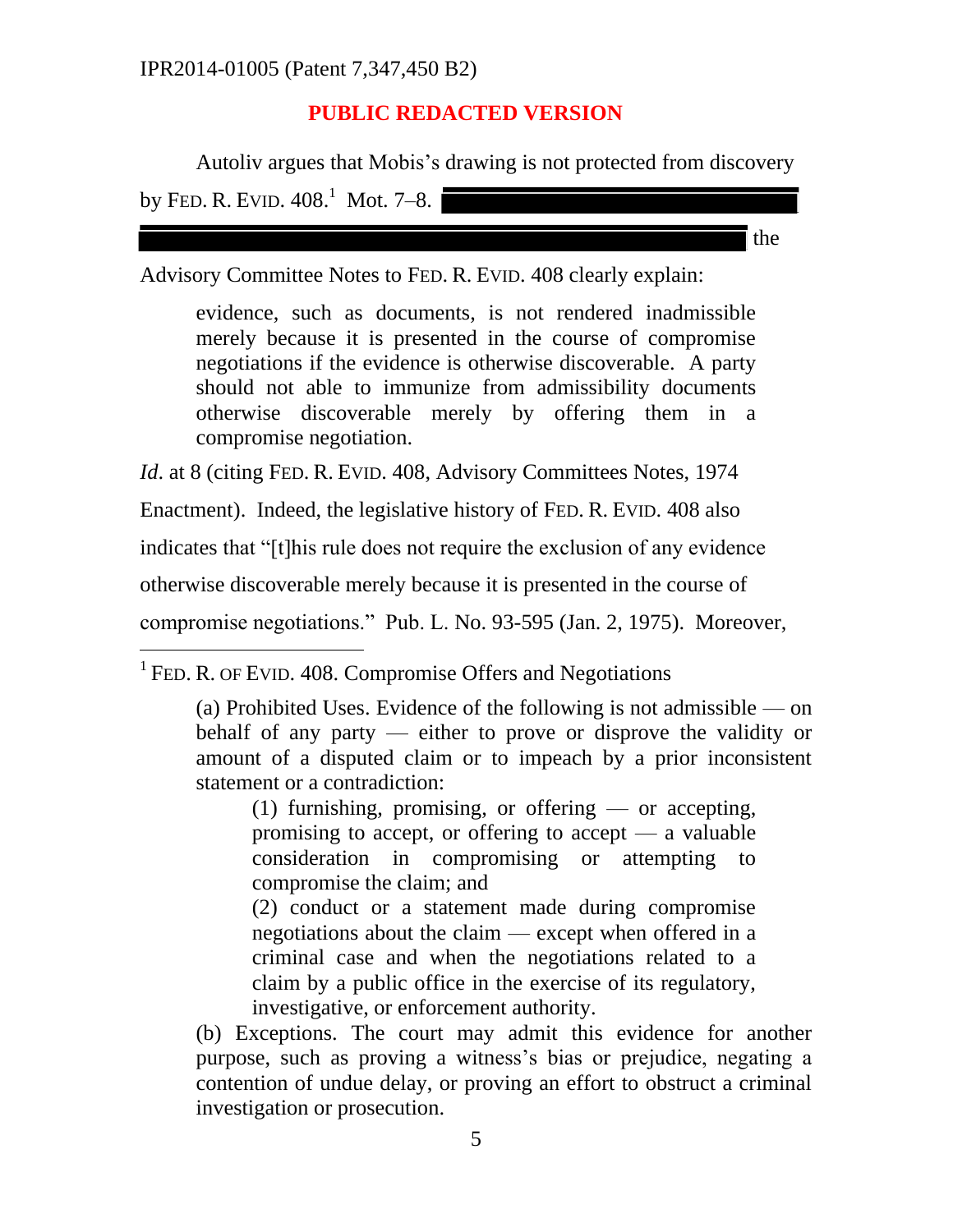FED. R. EVID. 408 prohibits the use of settlement evidence only when it is offered either: (1) to prove or disprove the validity or amount of a disputed claim; or (2) to impeach by a prior inconsistent statement or a contradiction. However, FED. R. EVID. 408(b) expressly allows the courts to admit settlement-related evidence for other purposes.



EVID. 408, Advisory Committee Notes, 2006 Amendment, "the Rule cannot be read to protect pre-existing information simply because it was presented to the adversary in compromise negotiations."

For the forgoing reasons, we determine that the original or clean copy of the drawing is not protected from discovery in this proceeding.

The Additional Discovery Requested Is Necessary In The Interest Of Justice

In its Motion, Autoliv contends that the design drawing "shows the assembly specification for a Mobis airbag that mimics the patented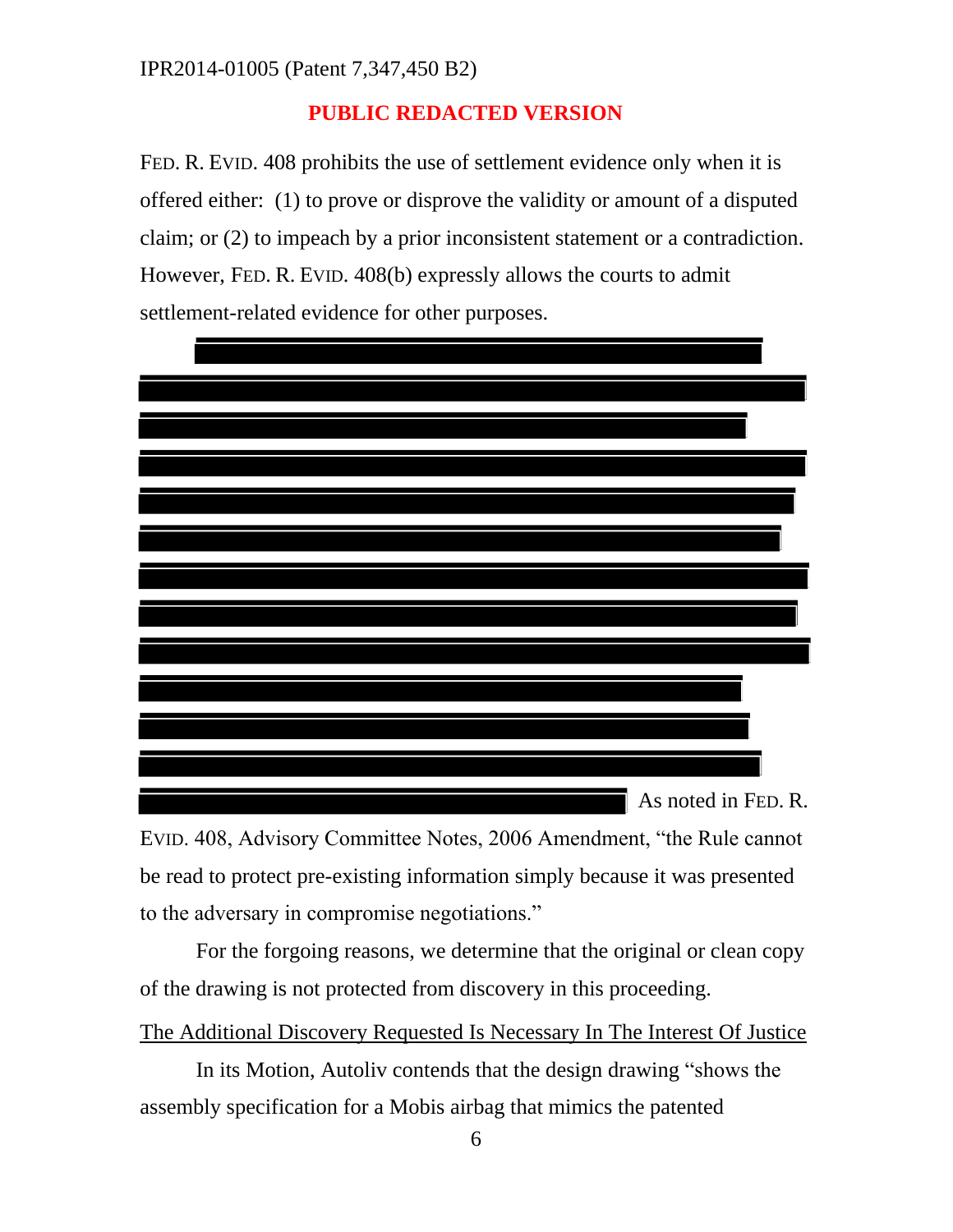invention," and identifies the airbag's tubular fabric nozzle as a "cinch tube," the same terminology used in the U.S. Patent No. 7,347,450 B2 ("the '450 patent"). *Id*. at 1, 4–5. Autoliv argues that the requested discovery here is narrowly tailored and is not speculative, as a copy of the drawing is already in the possession of Autoliv, showing beyond speculation that in fact something useful will be uncovered. *Id*. at 4–5. Autoliv further explains that its request is not an attempt to discover prematurely Mobis's litigation positions or underlying basis, nor does Autoliv have the ability to generate or obtain equivalent information, as the clean copy of the drawing is in the sole possession of Mobis. *Id.* at 6. Autoliv also maintains that its request for a single document is easily understandable and not overly burdensome to answer. *Id*. at 7.

In its Opposition, Mobis advances two contentions: (1) the information being sought by Autoliv does not contain useful information (Opp. 6–9); and (2) the information may be obtained through other means (Opp. 9–13). We address below each of Mobis's arguments in turn.

Mobis first argues that Autoliv fails to show that there is more than a mere possibility that what it seeks will uncover something useful that shows acts of copying by Mobis. Opp. 6–9. In particular, Mobis contends that the design drawing does not have a sufficient nexus to the patent claims at issue. *Id*. at 6–7.

A conclusive showing of nexus, however, is not required, in order to establish that additional discovery is necessary in the interest of justice.

no speculation and conjecture is involved in the context of the Motion for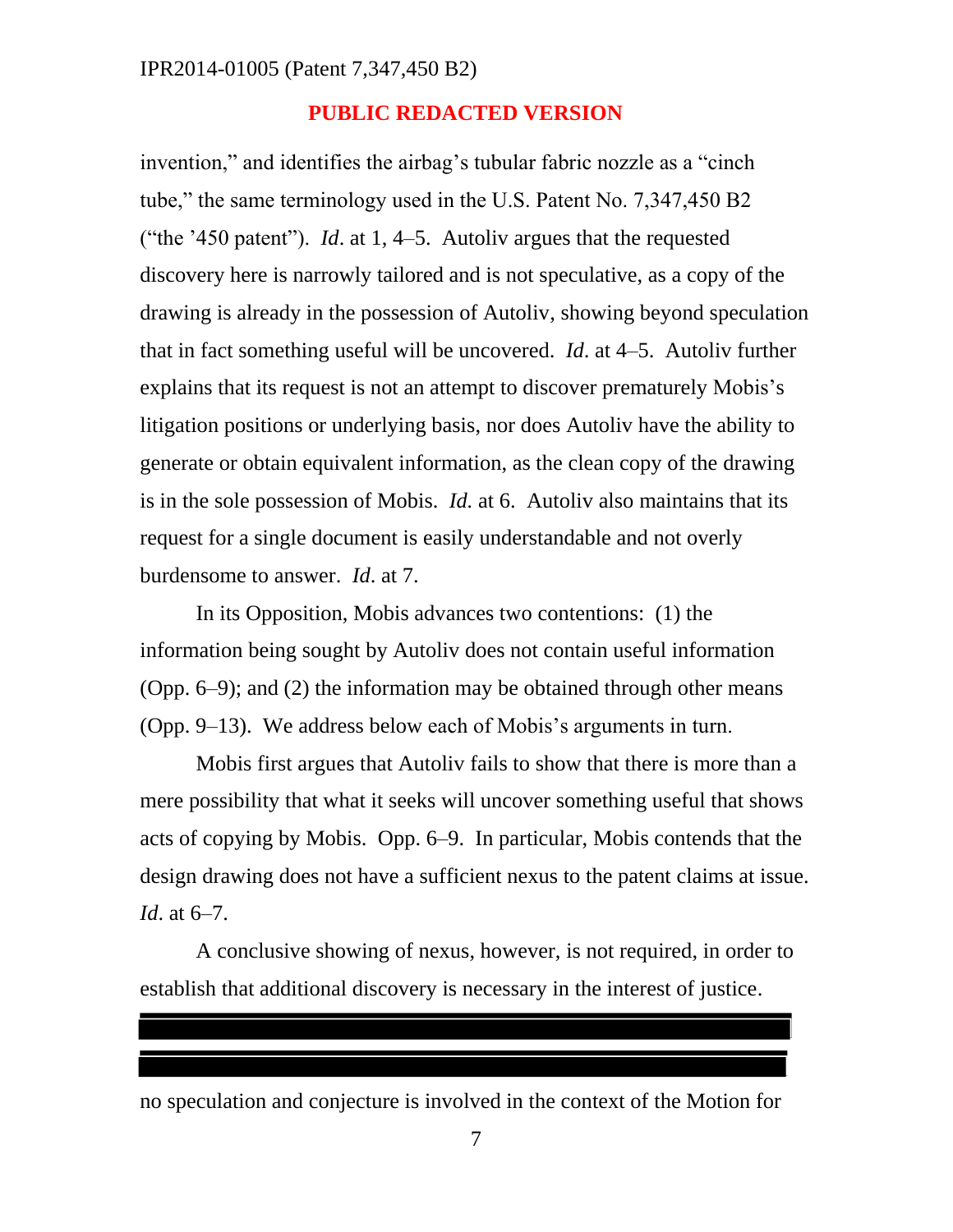Additional Discovery seeking merely a clean copy of the same drawing. Therefore, *Garmin* Factor 1 has little application in this particular circumstance. To the extent that Mobis argues that the drawing would not be useful to Autoliv because of an insufficient showing of nexus, Mobis may address the issue of nexus on the merits in its Reply to Autoliv's Patent Owner Response.

Mobis also argues that Autoliv could have obtained the information through other means, in that Autoliv could have stipulated that "Mobis possesses a schematic drawing of a passenger airbag in which certain structures in the figures are labeled with the term 'cinch tube,'" as proposed by Mobis. Opp. 9–12. Mobis also believes that it would be very difficult to redact the drawing and file it publicly without disclosing Mobis's confidential information. *Id*. at 13.

Mobis's argument, however, is predicated on the premise that Autoliv's request should be denied solely because it is seeking confidential information. Such an argument is more appropriate for a motion to seal the drawing, and not a sufficient reason to deny the additional discovery request here. Mobis does not dispute that Autoliv could not have obtained a clean copy of the drawing through other means, as the clean copy of the drawing is in the sole possession of Mobis.

We are cognizant that the design drawing purportedly contains highly confidential information. As we noted in our prior Order, we aim to strike the right balance, under our motion to seal practice, between the public's interest in maintaining a complete and understandable file history and the parties' interest in protecting truly sensitive information. Paper 12, 4–5. We appreciate the parties' effort toward providing sufficient information open to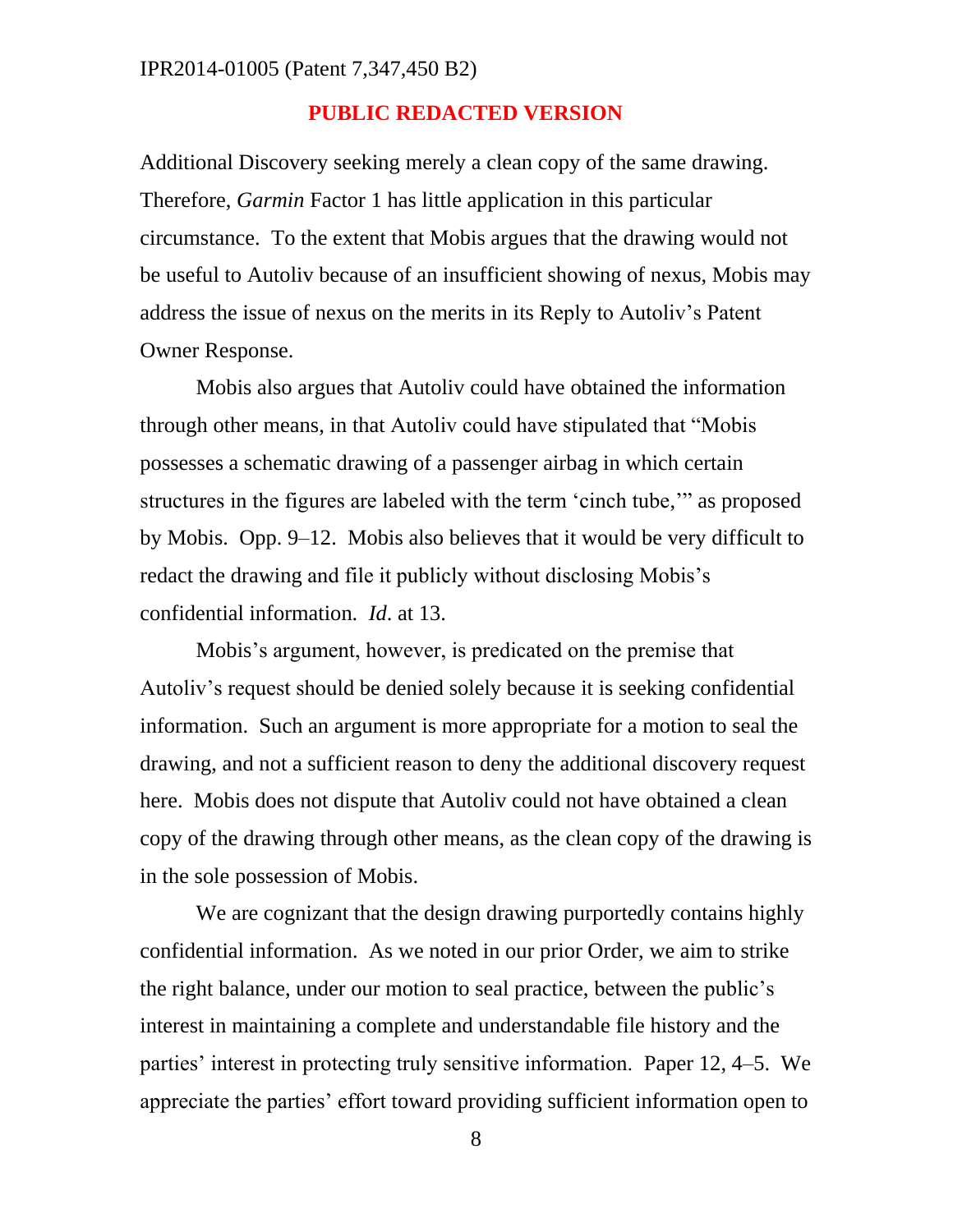the public so that a complete and understandable file history is maintained in the instant proceeding. The parties will have the opportunity to submit a motion to seal the confidential information, should either party submit the design drawing, under seal, into the record of this proceeding.

Having considered the facts before us, we agree with Autoliv that other *Garmin* Factors are satisfied. Notably, the mere request for a clean copy of the drawing is not unduly burdensome, and the instruction of seeking a single particular document is easily understandable. Mobis does not argue that the drawing reveals its litigation positions or underlying basis for those positions.

Under these particular circumstances, we are persuaded that Autoliv has demonstrated that the additional discovery requested is necessary in the interest of justice.

#### *2. Motion to Seal and Motion to Enter Protective Order*

 There is a strong public policy for making all information filed in an *inter partes* review open to the public. As explained in 37 C.F.R. § 42.14, the record of a proceeding shall be made available to the public, except as otherwise ordered. The Board may, for good cause, issue an order to protect a party from disclosing confidential information. 37 C.F.R. § 42.54(a). Our rules identify confidential information in a manner consistent with Federal Rule of Civil Procedure  $26(c)(1)(G)$ , which provides for protective orders for trade secret or other confidential research, development, or commercial information. *Office Patent Trial Practice Guide*, 77 Fed. Reg. 48,756, 48,760 (Aug. 14, 2012).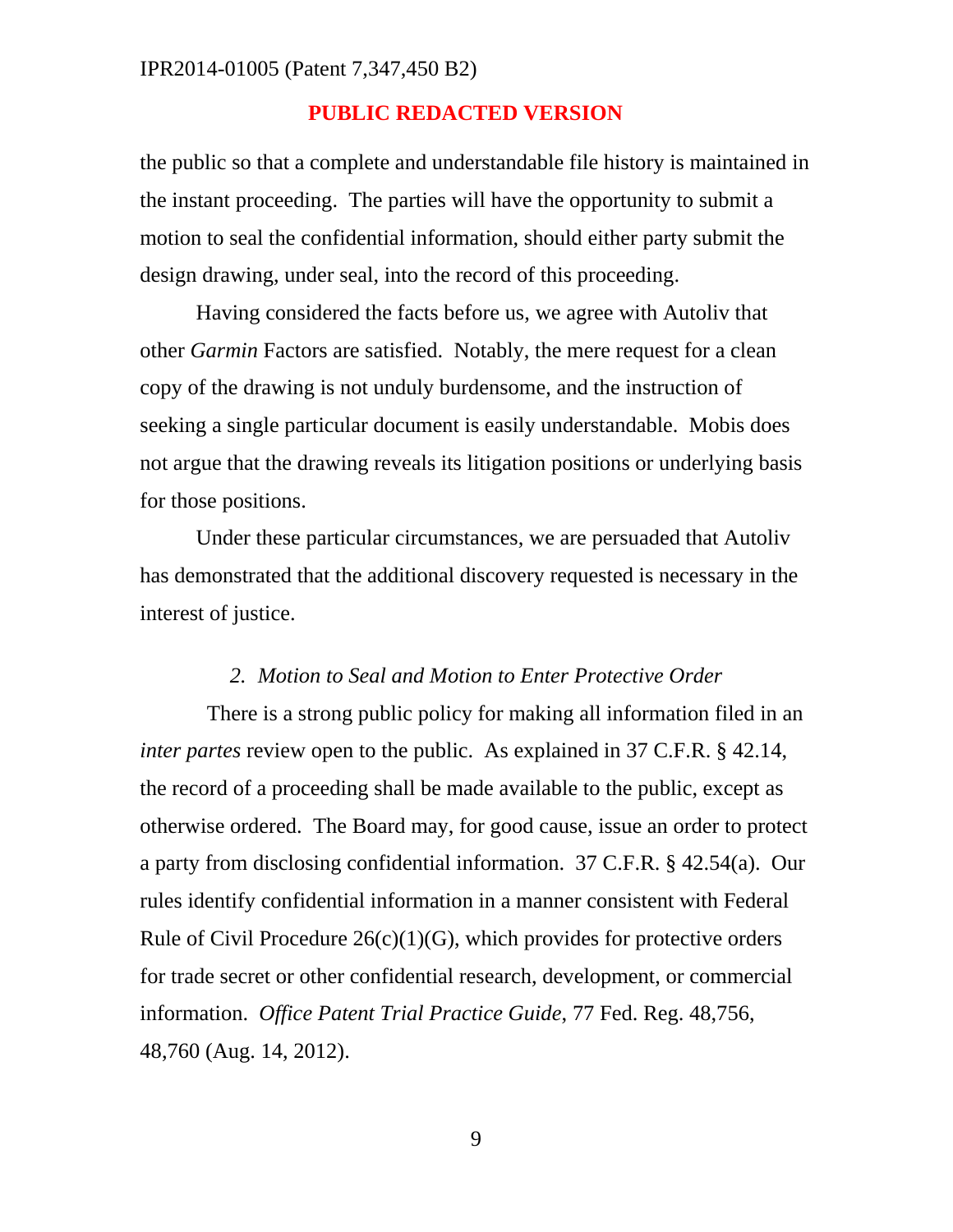Autoliv, as the moving party filing the documents under seal, bears the burden to show good cause for the relief requested. 37 C.F.R. §§ 42.14,  $42.20(c)$ ,  $42.54$ . To meet its burden, Autoliv must explain why the information is appropriate to be filed under seal.

In its Motion to Seal, Autoliv indicates that the Motion for Additional Discovery and related Exhibits reflect certain confidential relationships between the parties. Mot. to Seal 2–3. Autoliv argues that the Motion for Additional Discovery and related Exhibits are directed toward the discoverability and admissibility of the information being sought through discovery, and have no bearing on the patentability issues. *Id*. at 3.

We agree with Autoliv's argument. The public's interest in a complete and understandable file history in the instant proceeding does not outweigh the parties' interest in protecting their sensitive business information. In consideration of the foregoing, we determine that Autoliv has shown good cause, and, therefore, the Motion to Seal is *granted*. Furthermore, the parties' Joint Motion to Enter Protective Order (Paper 21) accompanied by the Board's Default Protective Order is *granted*. As a consequence, the Default Protective Order governs the treatment and filing of confidential information of the instant proceeding.

We note that Mobis did not file a motion to seal its Opposition and supporting evidence, but these documents address the issues raised in Autoliv's Motion for Additional Discovery. We also observe that portions of Autoliv's Motion for Additional Discovery and supporting evidence do not contain confidential information. For efficiency, however, the parties' documents (Papers 23, 29; Exs. 1022–1025, 2016, 2018, 2019, 2020) will be maintained under seal, in their entirety. We enter concurrently a redacted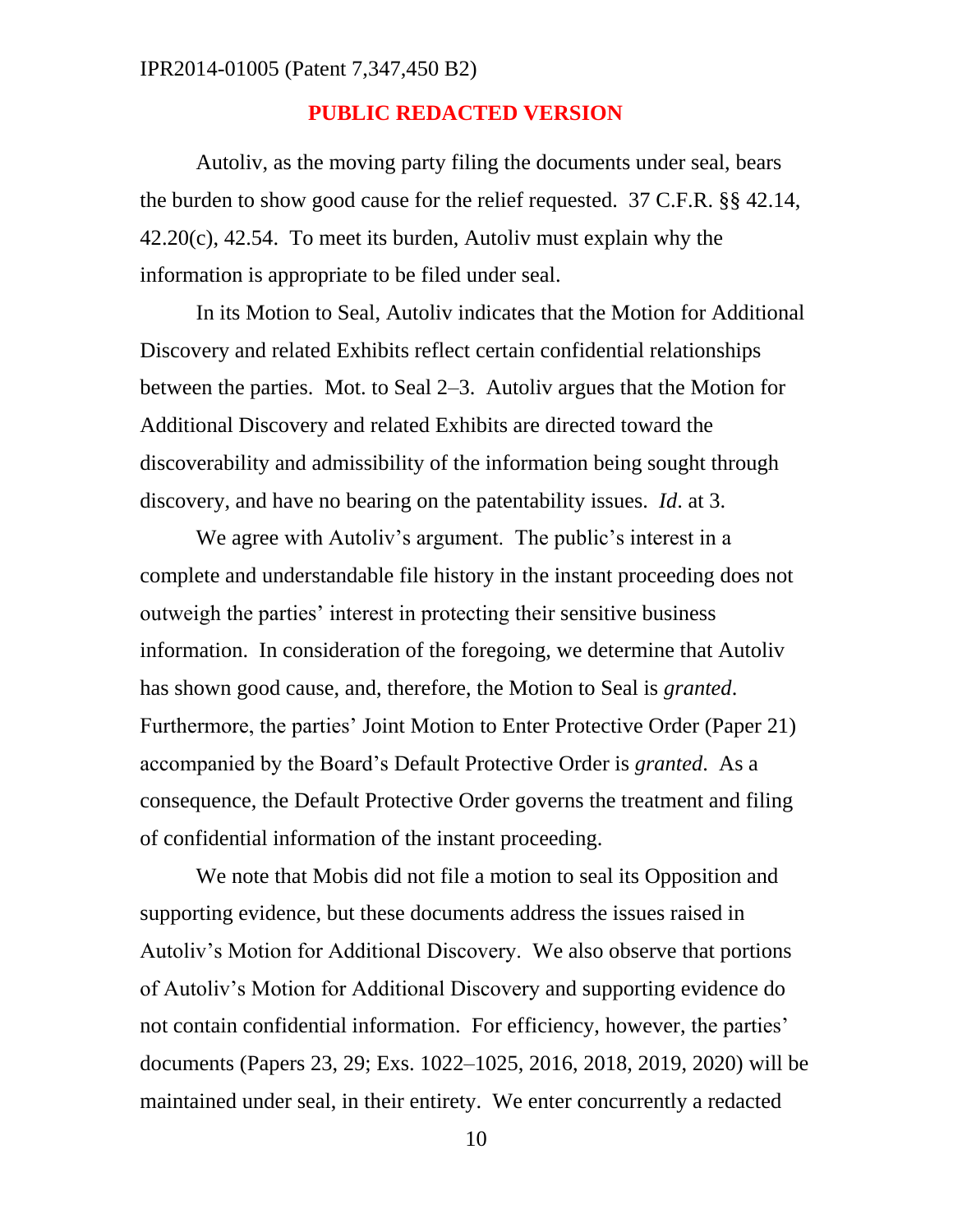public version of this Decision to provide sufficient information for the public to understand the procedural posture and file history of the instant proceeding.

#### ORDER

In consideration of the foregoing, it is hereby:

ORDERED that Autoliv's Motion for Additional Discovery, Motion to Seal, and Joint Motion to Enter Protective Order are *granted*;

FURTHER ORDERED that, within **3 business days** from the entry of this Decision, Mobis shall serve on Autoliv a clean copy of the design drawing identified in Ex. 2015;

FURTHER ORDERED that, should Autoliv wish to introduce the drawing to support its Patent Owner Response, Autoliv must submit the drawing under seal, accompanied by a motion to seal, and Autoliv is authorized to file a revised Patent Owner Response by **April 3, 2015**; any publicly-open paper that refers to the confidential information on the drawing should be redacted appropriately;

FURTHER ORDERED that the Scheduling Order of the instant proceeding is revised as follows: (1) Due Date 2 is changed to **June 12, 2015**; and (2) Due Date 3 is eliminated, as Autoliv did not file a motion to amend claims; Due Dates 4–7 remain the same; and

FURTHER ORDERED that Autoliv's Motion for Additional Discovery, Mobis's Opposition, and the parties' related Exhibits (Papers 23, 29; Exs. 1022–1025, 2016, 2018, 2019, 2020) will remain under seal; the